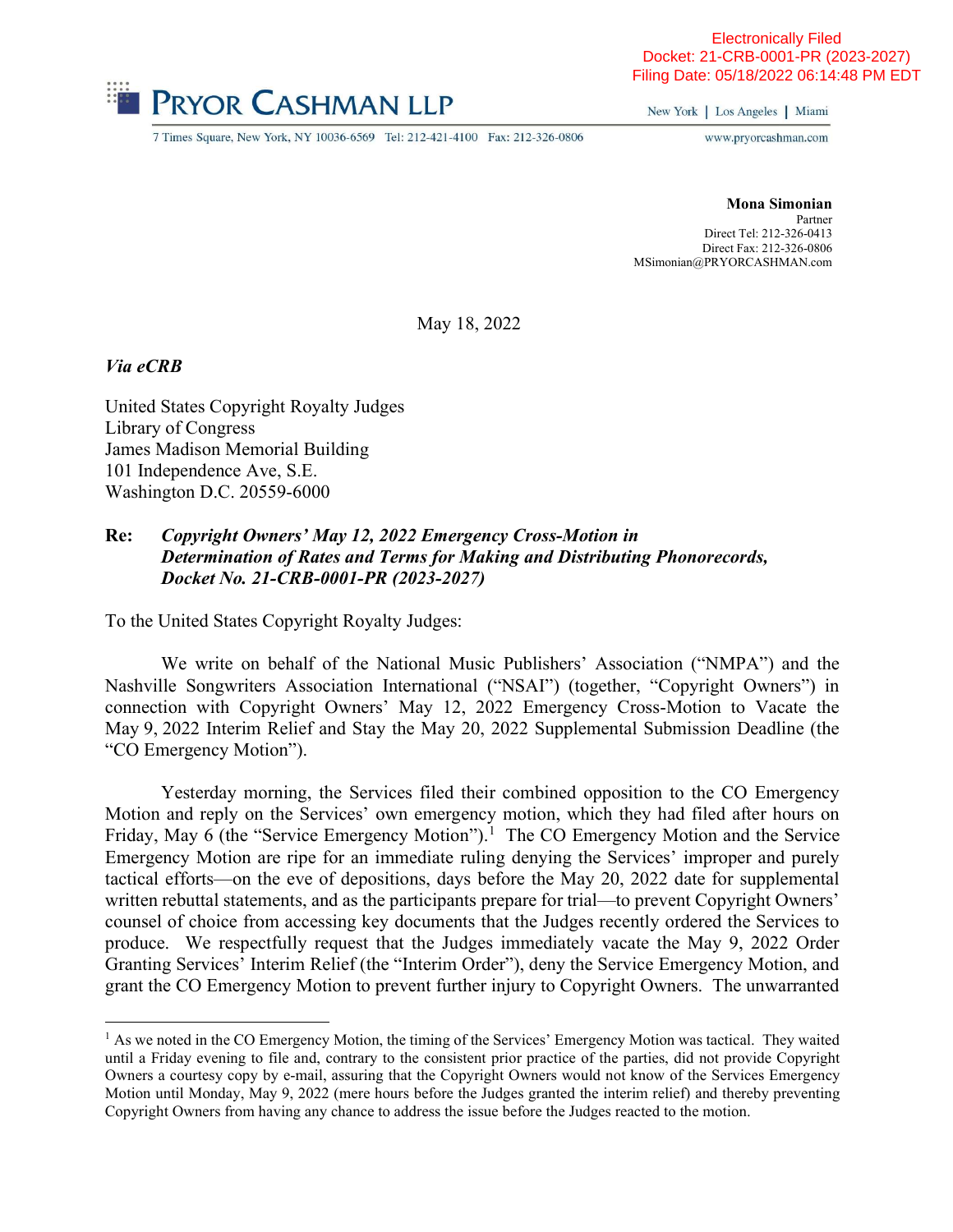## PRYOR CASHMAN LLP

United States Copyright Royalty Judges May 18, 2022 Page 2

stay that the Services secured is causing significant prejudice to Copyright Owners in litigating this case.

In yesterday's filing (the "Service Opposition") the Services failed to meaningfully address the CO Emergency Motion. They do not address, for instance, Copyright Owners' cited authorities regarding the right of parties to counsel of their own choosing (and resulting prejudice of being deprived of such counsel); the substantial burden that a party seeking to modify a protective order that it agreed to must demonstrate; the effect of belated efforts (such as the Services') to modify protective orders; or the delay that may result from the practical (or actual) disqualification of counsel. (See CO Emergency Motion at 5, 6, 6 n.5, 14, 15.) They cite no case law that could possibly support the extraordinary relief they seek or justify the due process violation that would result, and they fail to address the case law cited by Copyright Owners.

Among the key failings of the Services' application is their presumption that this proceeding's protective order (the "Protective Order") that they agreed to and proposed is ineffective and their scurrilous implication that it will be violated by Pryor Cashman attorneys. (See e.g., Service Opposition at 3-4 (speculating Pryor Cashman attorneys may "abuse their direct access and representation of the MLC"), 5 (claiming Pryor Cashman has "carte blanche" to use information subject to the Protective Order), 9 (stating there will be a "sharing of detailed accounting information between these proceedings and the MLC audit").) Under that agreed Protective Order, Copyright Owners' counsel cannot use restricted information obtained in this proceeding in connection with work outside of this proceeding. The Services do not show how the Protective Order is insufficient. They have not articulated any colorable argument as to their purported "risk" or "prejudice." (See id. at 3-6.) Their only speculative theory of harm, namely the "subconscious deployment" of information learned in this proceeding in violation of the Protective Order, seems abandoned and is not even mentioned in the Service Opposition.<sup>2</sup>

Instead, the Services now simply ignore the existence of the Protective Order while misleadingly name-calling Copyright Owners' counsel as "dual-role" attorneys. (*E.g., id.* at 2, 9.) "Dual-role" is sometimes used to reference in-house attorneys who also play business roles, but not outside litigation counsel who have other matters in the same industry. By the Services' use of the term, their counsel serve in competitively sensitive "dual roles" when they advise their clients (whether participants in this proceeding or other clients in the space) on licensing negotiations with copyright owners, strategy, and the like. The tactical nature of the Services' motion is shown by the fact that no Service has raised any issue with counsel for any of its Service competitors having access to its "highly sensitive financial information." Nor has any Service raised any issue with any counsel for any of its Service competitors having access to the rates and terms in its agreements with licensors. Through this proceeding those attorneys still, pursuant to the terms of the Protective

<sup>&</sup>lt;sup>2</sup> In their Emergency Motion, the Services argued that there was some risk ("subconscious deploy[ment]") created by Pryor Cashman seeing the very information that the MLC is entitled to see under the statute. (See Service Emergency Motion at 3.) In their opposition to the CO Emergency Motion, the Services shift gears and argue that there is a risk created by Pryor Cashman seeing information that the MLC is not entitled to see, which they speculate without basis Pryor Cashman will provide to the MLC.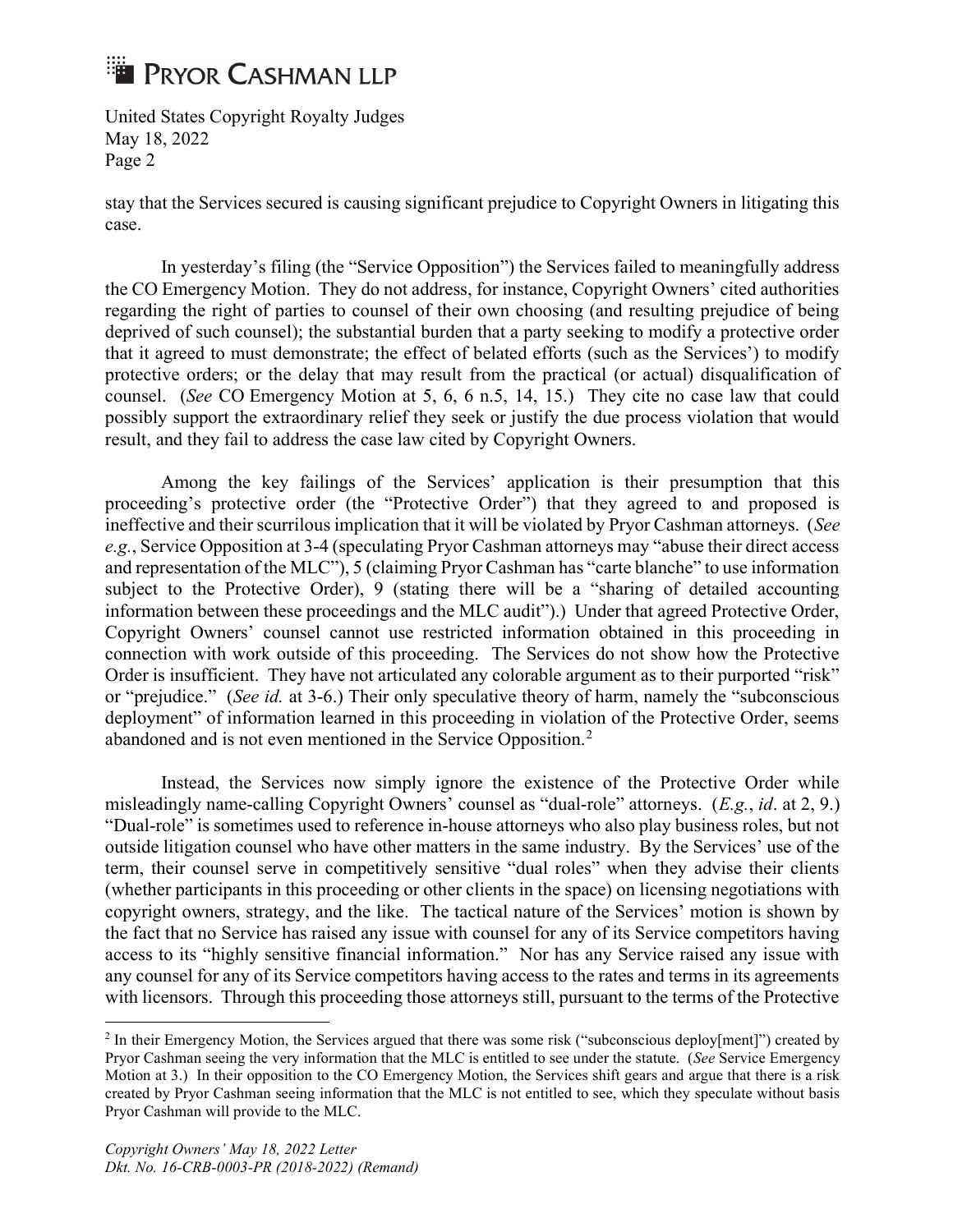# **EXPRYOR CASHMAN LLP**

United States Copyright Royalty Judges May 18, 2022 Page 3

Order, gain access to vast amounts of sensitive information about copyright owners and competitor services in the music space, and the Judges have consistently found that this far more competitively sensitive threat is adequately addressed by the Judges' standard protective orders—and the Services have consistently agreed with the Judges.

Disqualifying Copyright Owners' counsel from accessing evidence on the eve of depositions and trial on vague speculation of Protective Order breaches, let alone in the noncompetitive context of the MLC, causes tremendous prejudice to Copyright Owners' ability to prepare for submissions, depositions and the hearing, and would be arbitrary and capricious given the Judges' longstanding position on agreed Protective Orders and longstanding acceptance of the Services' counsel's competitive conflicts in accessing the sensitive information of copyright owners and other services (including non-participants).

The Services also have not supported their attempts to downplay the prejudice of the Interim Order. They claim their relief is "narrowly focused" on a "specific set of individuals" (see id. at 6), yet they do not identify the scope of individuals. Virtually all of the senior members of Pryor Cashman's legal team involved in this proceeding, including myself, provide counsel to The MLC. If those attorneys are unable to access the Service discovery to which Copyright Owners are entitled pursuant to the Judges' Orders, Copyright Owners cannot effectively litigate this case. And, unlike the Services, Copyright Owners are represented by a single law firm—one that is substantially smaller than most of the firms representing the Services. The relief the Services seek is thus tantamount to forcing Copyright Owners to choose between their counsel not seeing documents that the Judges held that Copyright Owners are entitled to see or replacing their chosen legal team at this late stage in the proceeding.<sup>3</sup> We respectfully request that the Judges promptly reject this improper, tactical effort by the Services to prejudice Copyright Owners.

Respectfully submitted,

Mona Simonian

<sup>&</sup>lt;sup>3</sup> Furthermore, as addressed with citation to case law in the CO Emergency Motion, and unaddressed in the Service Opposition, the due process concerns would not be mitigated by providing an option of depriving the non-participant MLC of its right to choose counsel in connection with its audits.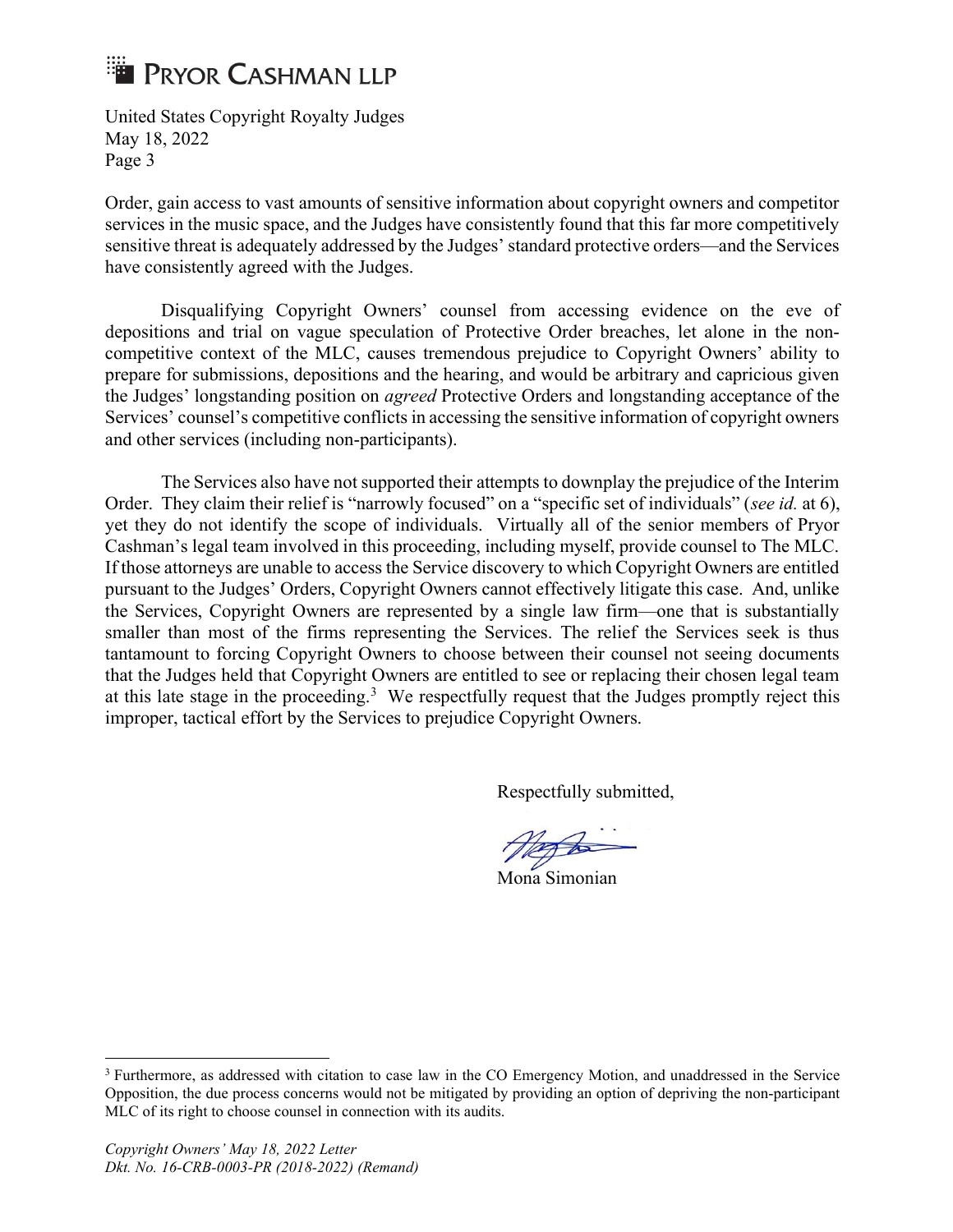### Proof of Delivery

 I hereby certify that on Wednesday, May 18, 2022, I provided a true and correct copy of the Letter regarding Copyright Owners' May 12, 2022 Emergency Cross-Motion to the following:

Zisk, Brian, represented by Brian Zisk, served via E-Service at brianzisk@gmail.com

 Pandora Media, LLC, represented by Benjamin E. Marks, served via E-Service at benjamin.marks@weil.com

 Google LLC, represented by Gary R Greenstein, served via E-Service at ggreenstein@wsgr.com

 Sony Music Entertainment, represented by Steven R. Englund, served via E-Service at senglund@jenner.com

 UMG Recordings, Inc., represented by Steven R. Englund, served via E-Service at senglund@jenner.com

 Apple Inc., represented by Mary C Mazzello, served via E-Service at mary.mazzello@kirkland.com

 Warner Music Group Corp., represented by Steven R. Englund, served via E-Service at senglund@jenner.com

 Spotify USA Inc., represented by Joseph Wetzel, served via E-Service at joe.wetzel@lw.com

 Amazon.com Services LLC, represented by Joshua D Branson, served via E-Service at jbranson@kellogghansen.com

 Joint Record Company Participants, represented by Susan Chertkof, served via E-Service at susan.chertkof@riaa.com

 Powell, David, represented by David Powell, served via E-Service at davidpowell008@yahoo.com

Johnson, George, represented by George D Johnson, served via E-Service at